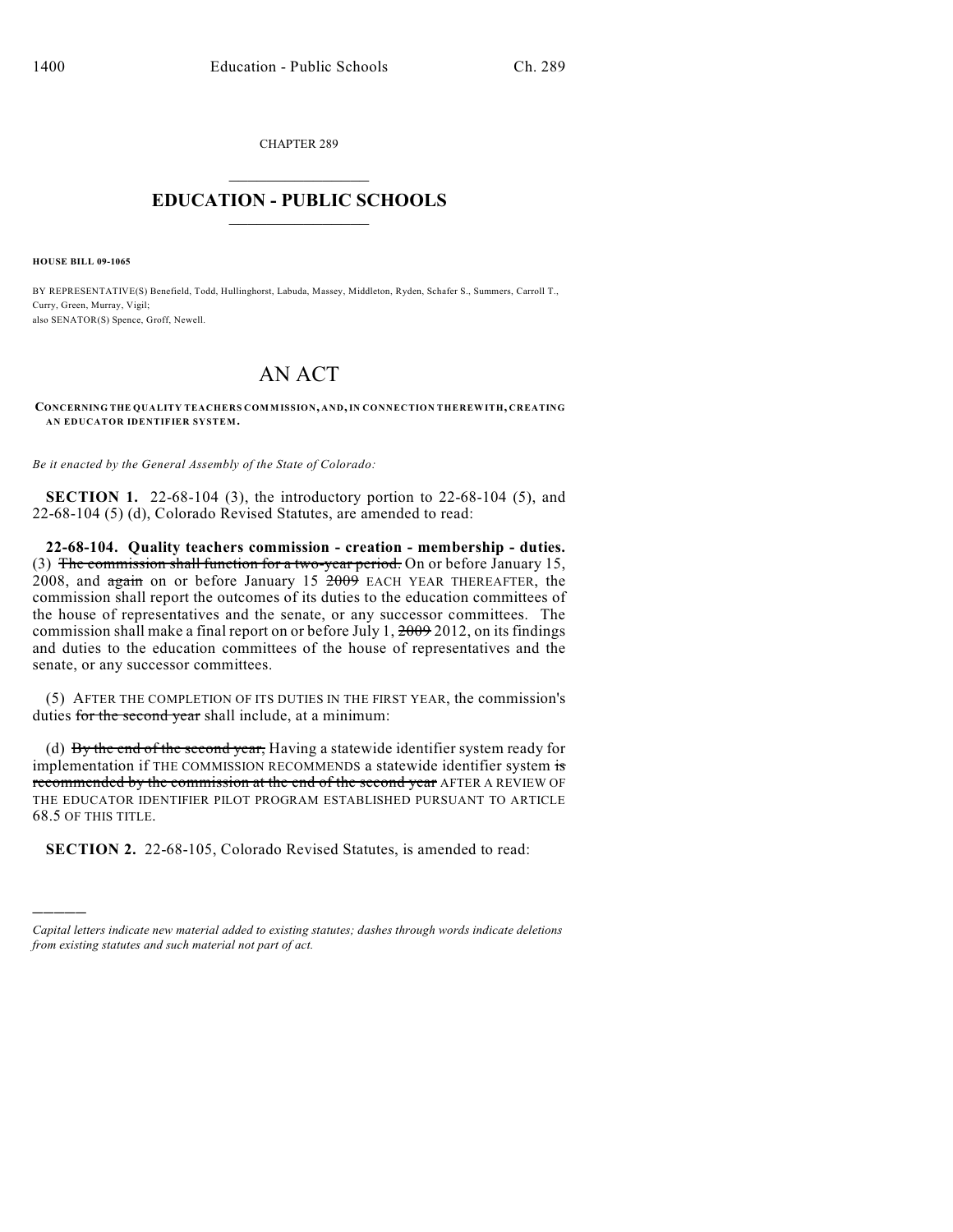**22-68-105. Quality teachers fund - creation.** The commission is hereby authorized to seek and accept gifts, grants, or donations from private or public sources for the purposes of this article, including gifts, grants, or donations that include stated conditions of use; except that a gift, grant, or donation shall not be accepted if the conditions attached to the gift, grant, or donation require its expenditure in a manner contrary to law. All private and public funds received through gifts, grants, or donations shall be transmitted to the state treasurer, who shall credit the same to the quality teachers fund, which fund is hereby created. The moneys credited to the fund are continuously appropriated to the department for the implementation of this article. Any moneys in the fund not expended for the purpose of this article may be invested by the state treasurer as provided by law. All interest and income derived from the investment and deposit of moneys in the fund shall be credited to the fund. At the end of any fiscal year, all unexpended and unencumbered moneys in the fund shall remain in the fund and shall not be credited or transferred to the general fund or any other fund; except that any moneys remaining in the fund as of July 1, 2009 2012, shall be credited to the general fund.

**SECTION 3.** 22-68-106, Colorado Revised Statutes, is amended to read:

**22-68-106. Repeal of article.** This article is repealed, effective July 1, 2009 2012.

**SECTION 4.** Title 22, Colorado Revised Statutes, is amended BY THE ADDITION OF A NEW ARTICLE to read:

## **ARTICLE 68.5 Educator Identifier System**

**22-68.5-101. Definitions.** AS USED IN THIS ARTICLE, UNLESS THE CONTEXT OTHERWISE REQUIRES:

(1) "COMMISSION" MEANS THE QUALITY TEACHERS COMMISSION CREATED PURSUANT TO SECTION 22-68-104.

(2) "DEPARTMENT" MEANS THE DEPARTMENT OF EDUCATION CREATED AND EXISTING PURSUANT TO SECTION 24-1-115, C.R.S.

(3) "EDUCATOR" MEANS A TEACHER OR PRINCIPAL AS DEFINED IN THIS SECTION.

(4) "FUND" MEANS THE EDUCATOR IDENTIFIER FUND CREATED IN SECTION  $22-68.5-103.$ 

(5) "IDENTIFIER" MEANS A UNIQUE EDUCATOR IDENTIFIER ASSIGNED TO EACH LICENSED EDUCATOR PARTICIPATING IN THE PILOT PROGRAM AND SYSTEM PURSUANT TO SECTION 22-68.5-102.

(6) "PILOT PROGRAM" MEANS THE DEVELOPMENTAL PHASES OF THE EDUCATOR IDENTIFIER SYSTEM CREATED IN SECTION 22-68.5-102. THIS DEFINITION SHALL BE REPEALED BY THE GENERAL ASSEMBLY AFTER THE STATE BOARD CERTIFIES IN WRITING THAT THE SYSTEM IS FULLY OPERATIONAL AND AVAILABLE TO EACH SCHOOL DISTRICT OR LOCAL EDUCATION AGENCY IN THE STATE PURSUANT TO THE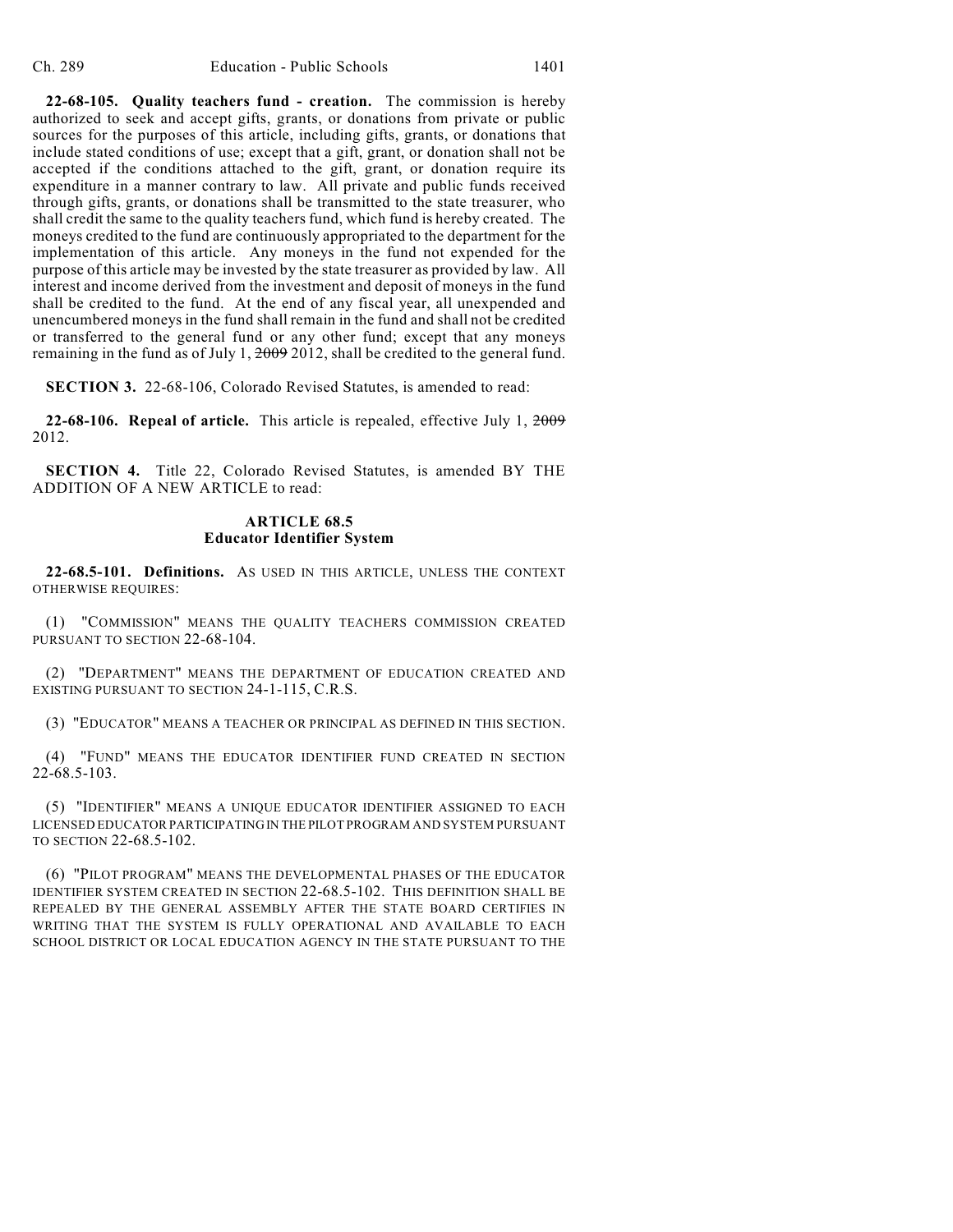MINIMUM PROVISIONS OF THIS ARTICLE.

(7) "PRINCIPAL" MEANS A PERSON WHO IS EMPLOYED AS THE CHIEF EXECUTIVE OFFICER OR AN ASSISTANT CHIEF EXECUTIVE OFFICER OF A PUBLIC SCHOOL IN THE STATE AND WHO ADMINISTERS, DIRECTS, OR SUPERVISES THE EDUCATION INSTRUCTIONAL PROGRAM IN THE SCHOOL.

(8) "STATE BOARD" MEANS THE STATE BOARD OF EDUCATION CREATED AND EXISTING PURSUANT TO SECTION 1 OF ARTICLE IX OF THE STATE CONSTITUTION.

(9) "SYSTEM" MEANS THE EDUCATOR IDENTIFIER SYSTEM CREATED AND DESCRIBED IN SECTION 22-68.5-102.

(10) "TEACHER" MEANS A PERSON WHO:

(a) IS ENROLLED IN A TEACHER PREPARATION PROGRAM, HAS SUBMITTED HIS OR HER FINGERPRINTS TO THE DEPARTMENT PURSUANT TO SECTION 22-60.5-103, AND IS EMPLOYED IN A LOCAL EDUCATION AGENCY;

(b) HOLDS ANY ALTERNATIVE, INITIAL, OR PROFESSIONAL TEACHER LICENSE ISSUED PURSUANT TO THE PROVISIONS OF ARTICLE 60.5 OF THIS TITLE AND WHO IS EMPLOYED IN A LOCAL EDUCATION AGENCY TO INSTRUCT, DIRECT, OR SUPERVISE AN EDUCATION INSTRUCTIONAL PROGRAM; OR

(c) IS EMPLOYED BY A DISTRICT CHARTER SCHOOL OR AN INSTITUTE CHARTER SCHOOL TO INSTRUCT, DIRECT, OR SUPERVISE AN EDUCATION INSTRUCTIONAL PROGRAM.

(11) "TEACHER GAP" MEANS THE DOCUMENTED PHENOMENON THAT A POOR OR MINORITY STUDENT IS MORE LIKELY TO BE TAUGHT BY A LESS-QUALIFIED OR LESS-EXPERIENCED TEACHER THAN THE STUDENT'S MORE ADVANTAGED PEERS.

**22-68.5-102. Educator identifier system and pilot program - creation purpose - scope - implementation.** (1) THERE IS HEREBY CREATED THE EDUCATOR IDENTIFIER SYSTEM AND PILOT PROGRAM IN THE DEPARTMENT TO ASSIGN UNIQUE IDENTIFIERS TO EDUCATORS EMPLOYED IN A SCHOOL DISTRICT OR LOCAL EDUCATION AGENCY. THE SYSTEM SHALL UTILIZE AVAILABLE CURRENT AND HISTORICAL DATA OBTAINED FROM WITHIN THE PAST FIVE YEARS AND SHALL BE DEVELOPED IN COLLABORATION WITH THE COMMISSION. THE DEPARTMENT SHALL DEVELOP THE SYSTEM BEFORE OR DURING THE 2009-2010 ACADEMIC YEAR.

(2) EACH EDUCATOR'S IDENTIFIER SHALL BE UNIQUE. THE IDENTIFIER SHALL NOT USE ANY PERSONAL IDENTIFYING INFORMATION, SUCH AS SOCIAL SECURITY NUMBERS OR CONTACT INFORMATION, EXCEPT FOR ALIGNMENT PURPOSES IN DATA PROCESSING. ANY SUCH PERSONAL IDENTIFYING INFORMATION THAT IS COLLECTED SHALL BE LINKED IN A SECURE DATA LOCATION SO DATA SETS CAN BE MATCHED BASED ON THE PERSONAL IDENTIFYING INFORMATION WHEN THE IDENTIFIER IS NOT INCLUDED.

(3) THE PURPOSE OF THE SYSTEM SHALL INCLUDE, BUT NEED NOT BE LIMITED TO, PROVIDING INFORMATION FOR THE FOLLOWING USES: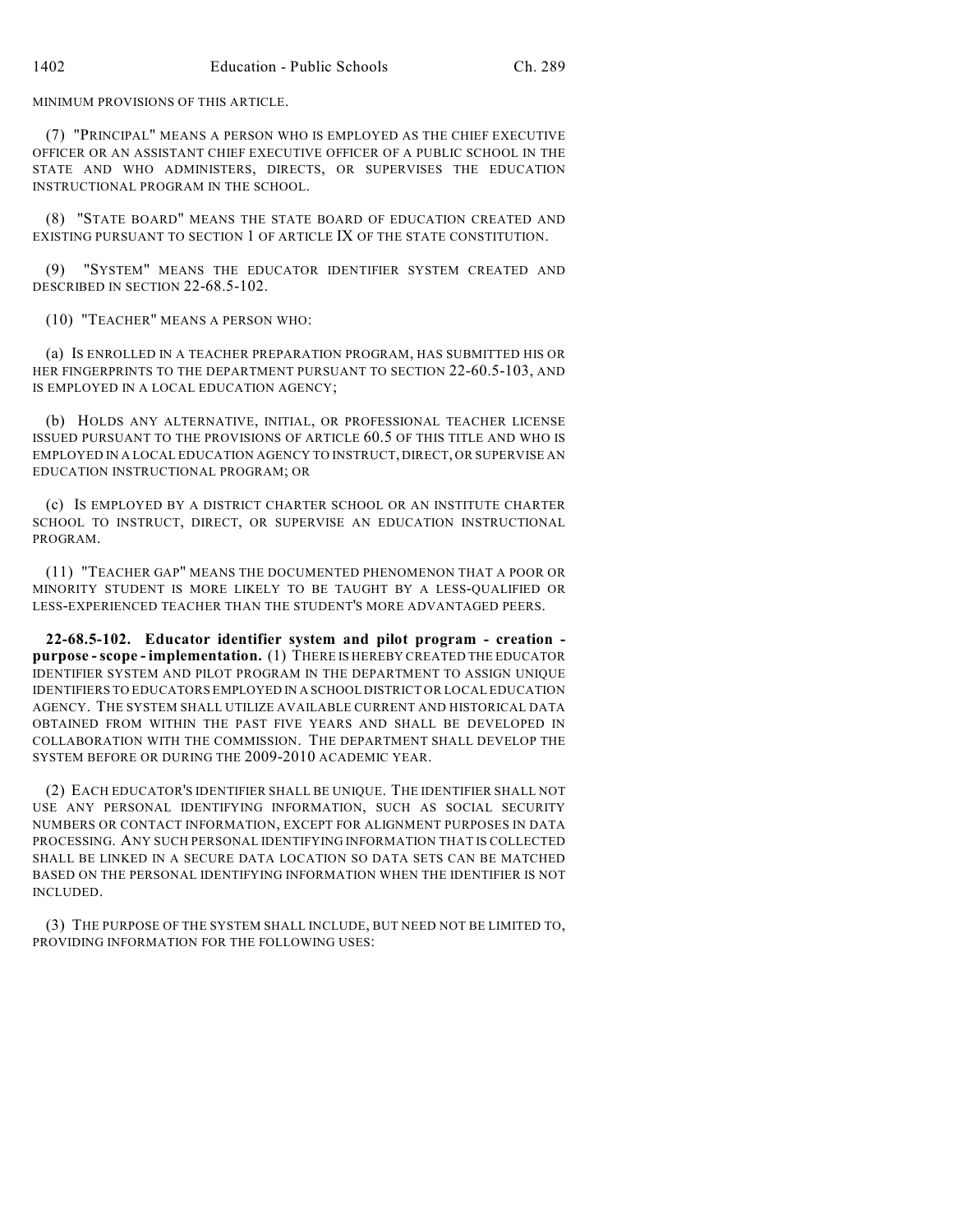(a) STUDYING THE TEACHER GAP AND IDENTIFYING ANY POSSIBLE SOLUTIONS TO THAT ISSUE;

(b) STUDYING EDUCATOR TRAINING PROGRAMS, EDUCATOR PROFESSIONAL DEVELOPMENT PROGRAMS, AND EDUCATOR MOBILITY AND RETENTION ISSUES;

(c) IMPROVING TEACHING AND STUDENT LEARNING, INCLUDING THE USE OF DATA TO RECOGNIZE, REWARD, AND DEVELOP THE CAREERS OF INDIVIDUAL EDUCATORS;

(d) USING DATA GLEANED FROM THE SYSTEM IN DEVELOPING THE STATE'S LONGITUDINAL DATA SYSTEM TO INCLUDE AN EDUCATOR IDENTIFIER SYSTEM WITH THE ABILITY TO MATCH EDUCATORS TO STUDENTS;

(e) ALLOWING THE STATE TO GATHER BASELINE DATA ABOUT THE DISTRIBUTION OF HIGHLY QUALIFIED TEACHERS, INCLUDING THE NUMBER AND PERCENT OF TEACHERS IN THE HIGHEST-POVERTY AND LOWEST-POVERTY SCHOOLS IN THE STATE WHO ARE HIGHLY QUALIFIED, AND TO TAKE ACTIONS TO ADDRESS ANY INEQUITIES IN THE DISTRIBUTION OF HIGHLY QUALIFIED TEACHERS THROUGHOUT THE STATE;

(f) ENABLING TEACHERS TO ENHANCE THEIR INSTRUCTION THROUGH THE USE OF TECHNOLOGICAL RESOURCES, INCLUDING THE COLORADO GROWTH MODEL, THAT PROVIDE TEACHERS WITH PERFORMANCE AND LONGITUDINAL GROWTH DATA FOR THEIR STUDENTS; AND

(g) GATHERING INFORMATION ABOUT THE NUMBER AND PERCENT OF TEACHERS AND PRINCIPALS RATED AT EACH PERFORMANCE LEVEL IN EACH LOCAL EDUCATION AGENCY'S TEACHER AND PRINCIPAL EVALUATION SYSTEM.

(4) THE SYSTEM SHALL INCLUDE, AT A MINIMUM, ALL OF THE FOLLOWING PROTECTIONS FOR EDUCATORS, SCHOOL DISTRICTS, AND EDUCATOR PREPARATION PROGRAMS:

(a) A SCHOOL DISTRICT OR LOCAL EDUCATION AGENCY MAY NOT USE DATA OBTAINED FROM THE SYSTEM CONCERNING SPECIFIC SCHOOLS, CLASSROOMS, OR TEACHERS OF OTHER SCHOOL DISTRICTS OR LOCAL EDUCATION AGENCIES TO NEGATIVELY SANCTION INDIVIDUAL TEACHERS;

(b) THE USE OF INFORMATION THAT SCHOOL DISTRICTS OBTAIN FROM ANY OTHER SOURCE OR ARE CURRENTLY USING SHALL NOT BE RESTRICTED BY THE PROVISIONS OF THIS SUBSECTION (4);

(c) NOTHING IN THIS SUBSECTION (4) IS INTENDED TO RESTRICT A SCHOOL DISTRICT'S EXISTING AUTHORITY TO:

(I) ASSIGN INDIVIDUAL EDUCATORS TO SPECIFIC GRADES, LEVELS, PROGRAMS, OR SCHOOLS;

(II) DIRECT THE PROFESSIONAL DEVELOPMENT OF INDIVIDUAL EDUCATORS; OR

(III) COLLABORATIVELY DESIGN AND DEVELOP, WITH REPRESENTATION FROM THE DISTRICT'S TEACHERS AND PRINCIPALS, ALTERNATIVE COMPENSATION PLANS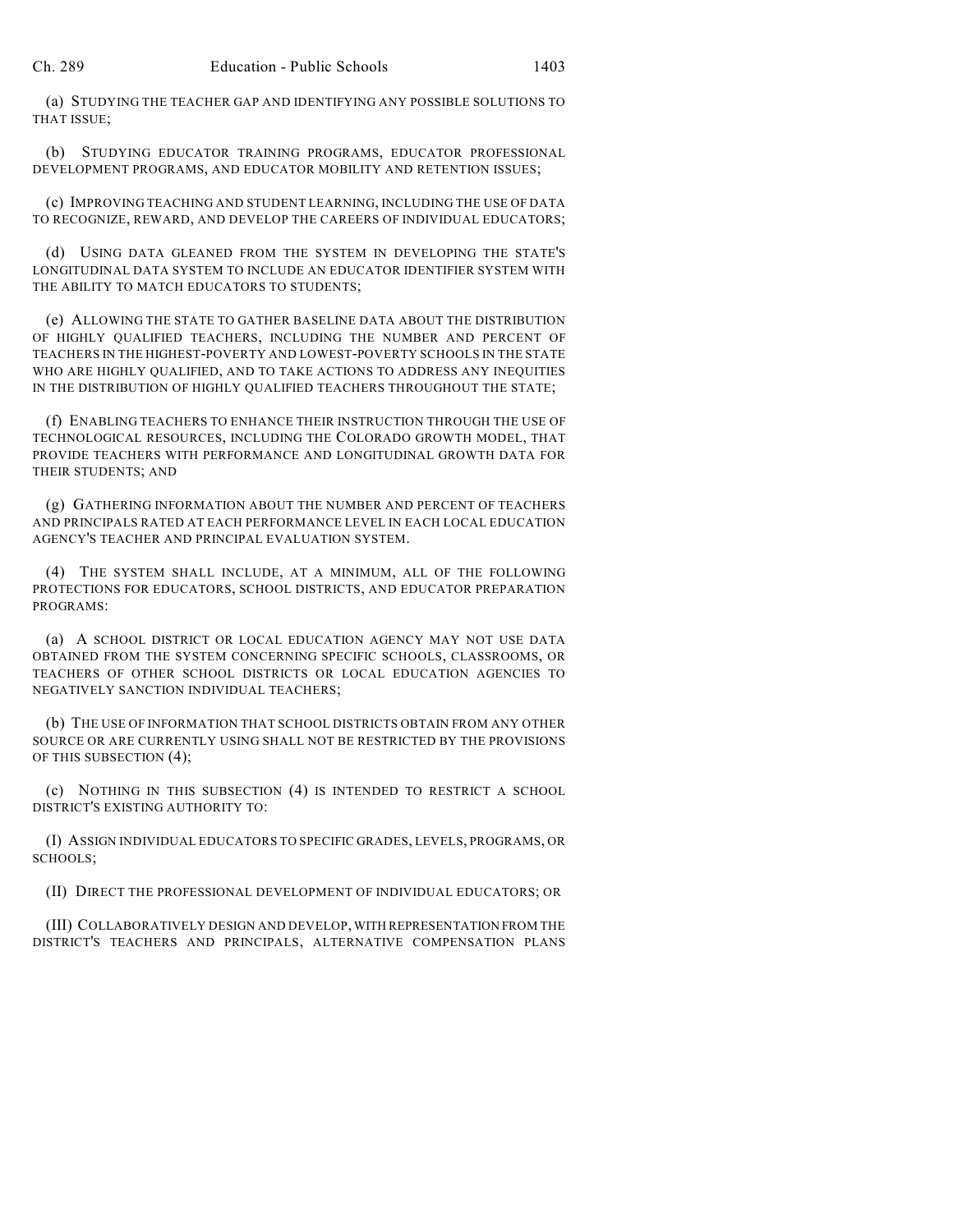THROUGH THE PROCEDURES ADOPTED BY THE DISTRICT FOR SETTING EDUCATOR COMPENSATION.

(d) THE DEPARTMENT AND THE DEPARTMENT OF HIGHER EDUCATION SHALL NOT USE THE DATA OBTAINED FROM THE SYSTEM TO SANCTION ANY SCHOOL DISTRICT, LOCAL EDUCATION AGENCY, OR EDUCATOR PREPARATION OR PROFESSIONAL DEVELOPMENT PROGRAM; HOWEVER, SAID DEPARTMENTS MAY PROVIDE THESE DATA TO DISTRICTS AND PROGRAMS TO BE USED FOR PROGRAM IMPROVEMENT AND MAY REQUIRE THAT THESE DATA BE CONSIDERED AND RESPONDED TO AS PART OF THE ACCREDITATION PROCESS ESTABLISHED PURSUANT TO PART 2 OF ARTICLE 11 OF THIS TITLE AND THE APPROVAL PROCESS ESTABLISHED PURSUANT TO SECTION 23-1-121, C.R.S. THE DEPARTMENT AND DEPARTMENT OF HIGHER EDUCATION, IN COLLABORATION WITH INSTITUTIONS OF HIGHER EDUCATION, SHALL SET UP PROTOCOLS FOR RELEASING SYSTEM DATA OF GRADUATES TO THEIR RESPECTIVE EDUCATOR PREPARATION PROGRAMS FOR THE PURPOSE OF SELF-EVALUATION. PROTOCOLS SHALL COMPLY WITH ALL FEDERAL LAWS. THE DEPARTMENT AND DEPARTMENT OF HIGHER EDUCATION MAY ALSO USE THESE DATA TO PRELIMINARILY IDENTIFY PRACTICES THAT MAY SHOW PROMISE, IF THE PRACTICES ARE VERIFIED BY ADDITIONAL EVIDENCE.

(e) DATA OBTAINED FROM THE SYSTEM SHALL BE AVAILABLE AT MULTIPLE LEVELS, INCLUDING STATE, SCHOOL DISTRICT, NONGOVERNMENTAL ENTITY, AND INDIVIDUAL, THROUGH VARYING DEGREES OF ACCESS, AS DESIGNED BY THE COMMISSION PURSUANT TO SECTION 22-68-104, AND IN THE SUBSEQUENT REPORT ADOPTED BY THE STATE BOARD.

(f) THE SYSTEM SHALL USE MULTIPLE DATA POINTS.

(g) THE SYSTEM SHALL COMPLY WITH ALL STATE AND FEDERAL PRIVACY LAWS IN ORDER TO ENSURE THE CONFIDENTIALITY AND APPROPRIATE USES OF INFORMATION FOUND IN THE SYSTEM.

(h) DATA ANALYSIS SHALL INCLUDE THE COMPLETE NUMBER OF EDUCATORS IN EACH PARTICIPATING SCHOOL DISTRICT. THE DATA SHALL BE REPORTED ONLY IF A SCHOOL DISTRICT OR LOCAL EDUCATION AGENCY INCLUDES A MINIMUM THRESHOLD IN THE NUMBER OF EDUCATORS TO ENSURE THAT IDENTIFIABLE INFORMATION OF INDIVIDUAL EDUCATORS IS NOT REPORTED.

(5) NOTWITHSTANDING ANY PROVISIONS OF THIS ARTICLE TO THE CONTRARY, A SCHOOL DISTRICT OR LOCAL EDUCATION AGENCY MAY USE THE SYSTEM TO MERGE, MANAGE, OR ACCESS ANY INFORMATION THAT IT IS OTHERWISE AUTHORIZED TO OBTAIN AND THE USE OF SUCH INFORMATION SHALL NOT BE RESTRICTED IN ANY WAY THAT IS OTHERWISE PERMITTED BY STATUTE. INFORMATION OBTAINED THROUGH THE SYSTEM THAT SCHOOL DISTRICTS OR LOCAL EDUCATION AGENCIES ARE NOT OTHERWISE AUTHORIZED TO OBTAIN MAY BE USED TO ACHIEVE THE PURPOSES DESCRIBED IN SUBSECTION (3) OF THIS SECTION, SO LONG AS IT IS NOT USED IN ANY WAY INCONSISTENT WITH THE PROTECTIONS DEFINED IN SUBSECTION (4) OF THIS SECTION.

(6) THE DEPARTMENT SHALL NOT BE OBLIGATED TO IMPLEMENT THE PROVISIONS OF THIS SECTION UNTIL SUFFICIENT FUNDS HAVE BEEN RECEIVED AND CREDITED TO